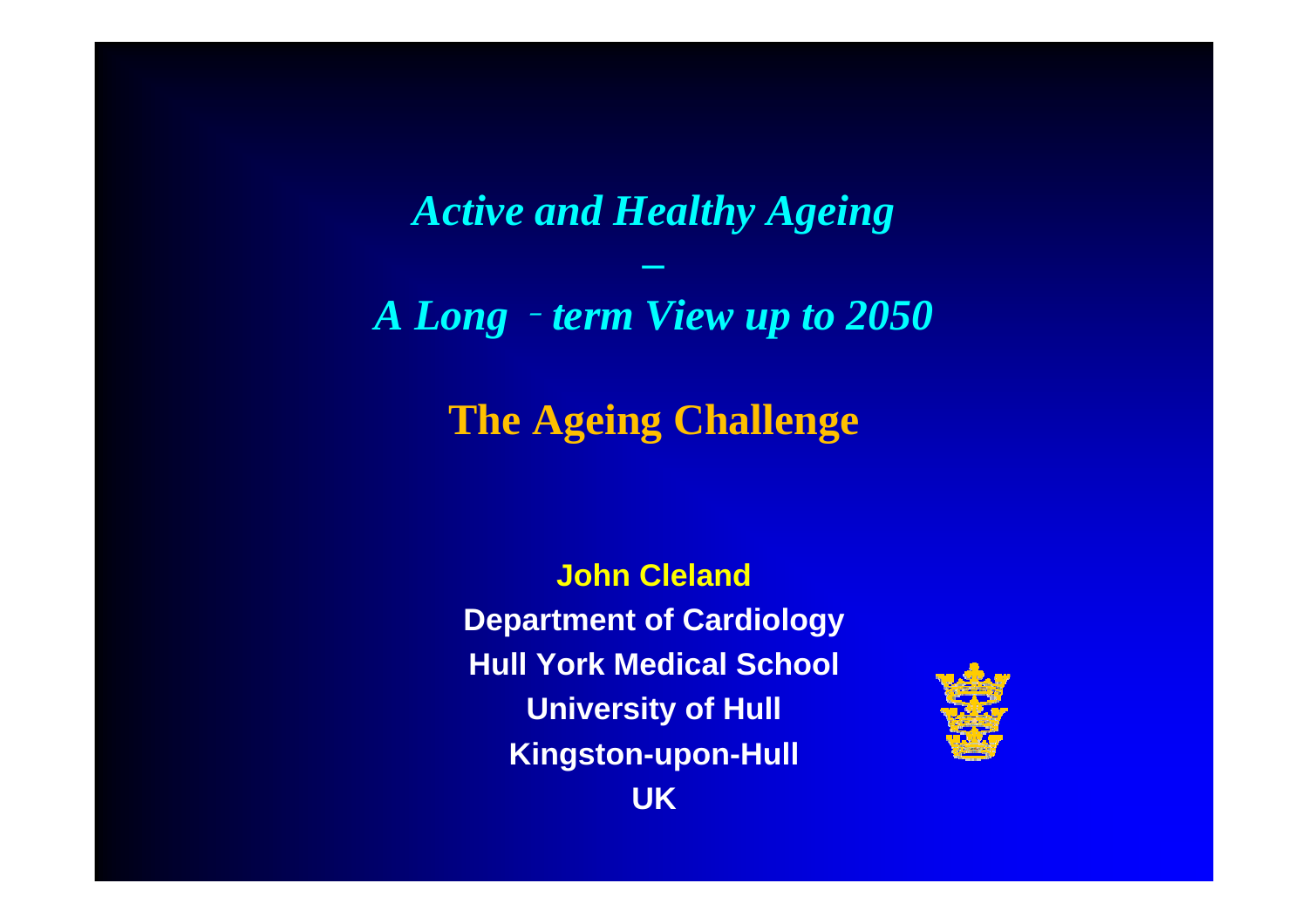**Can 'Healthy' Life Span be Increased by an Average of Two Years**

**Perfectly feasible**

## **But is it the right target?**

 **Should the aim be to increase the proportion of patients who survive until 80 years?**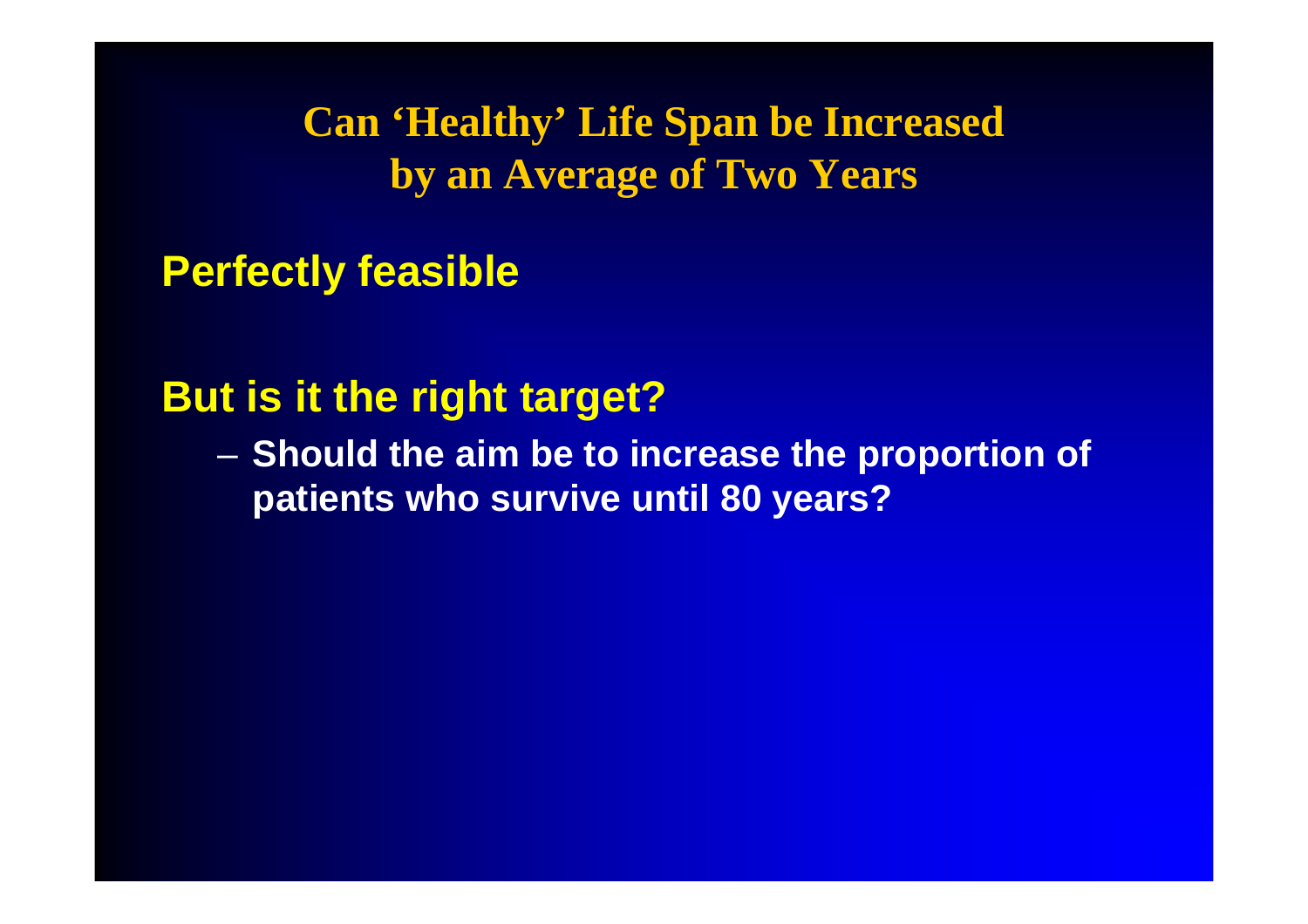# **Do Preconceptions about Older People Cloud Judgement?**

- **Older people could stimulate youth employment**
- **Are older people necessarily less innovative?**
- **What if they were only chronologically old ?**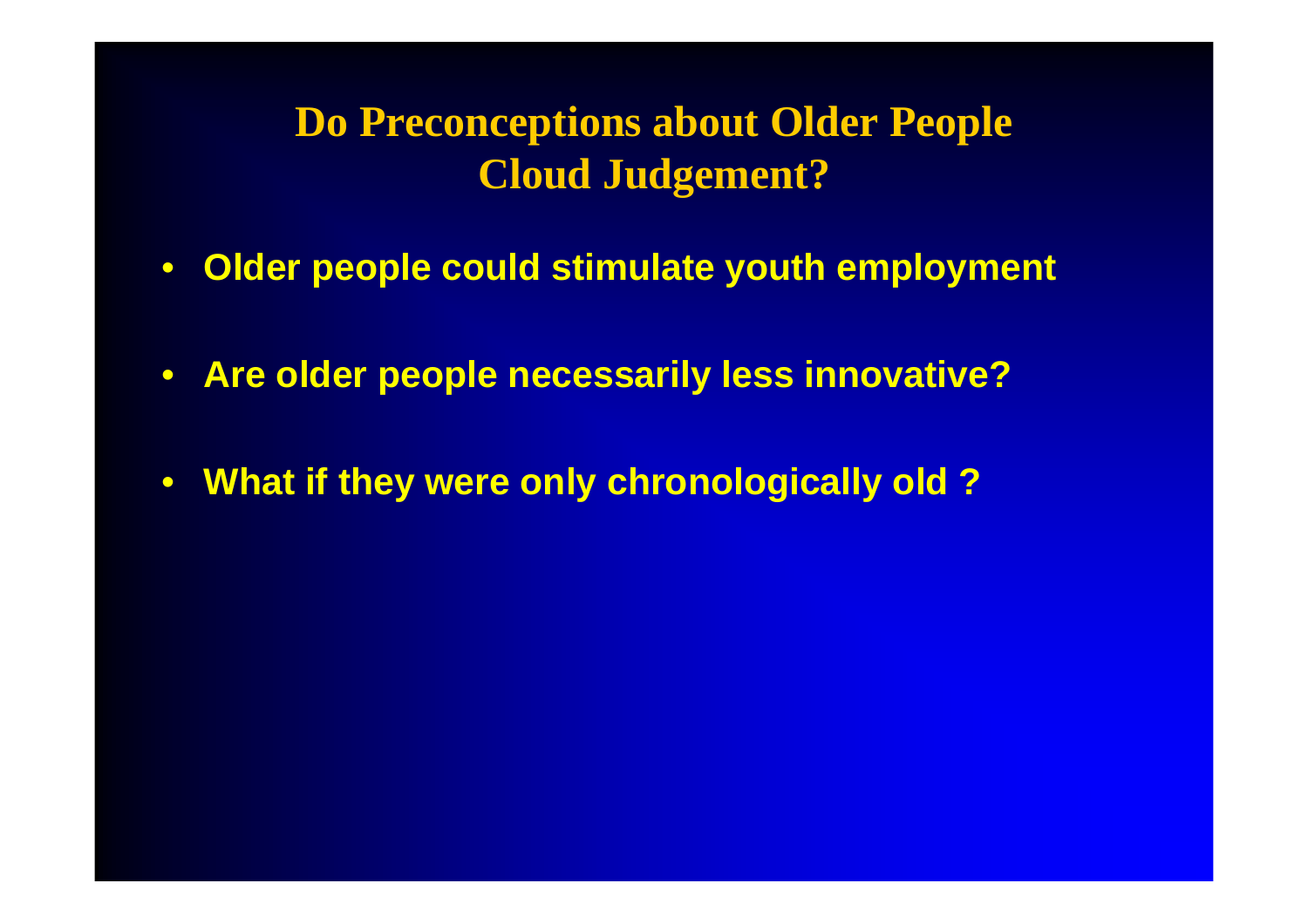#### **Ageing as a Medical Problem**

#### **Challenges**

- $\bullet$  **Most people aged >60 yrs have one or more medical problems**
- $\bullet$  **Living longer with disease is a sign of success**
- $\bullet$  **Medicine will cure some diseases in some people**
- $\bullet$  **For most people, better management will increase (quality-adjusted) survival**

#### **Issues**

- **Prevention** 
	- **Uncommon**
	- **Mistakenly confused with procrastination**
- **Procrastination**
	- **Common**
	- **Delaying the onset of disease is highly valuable**
- $\bullet$ **Management**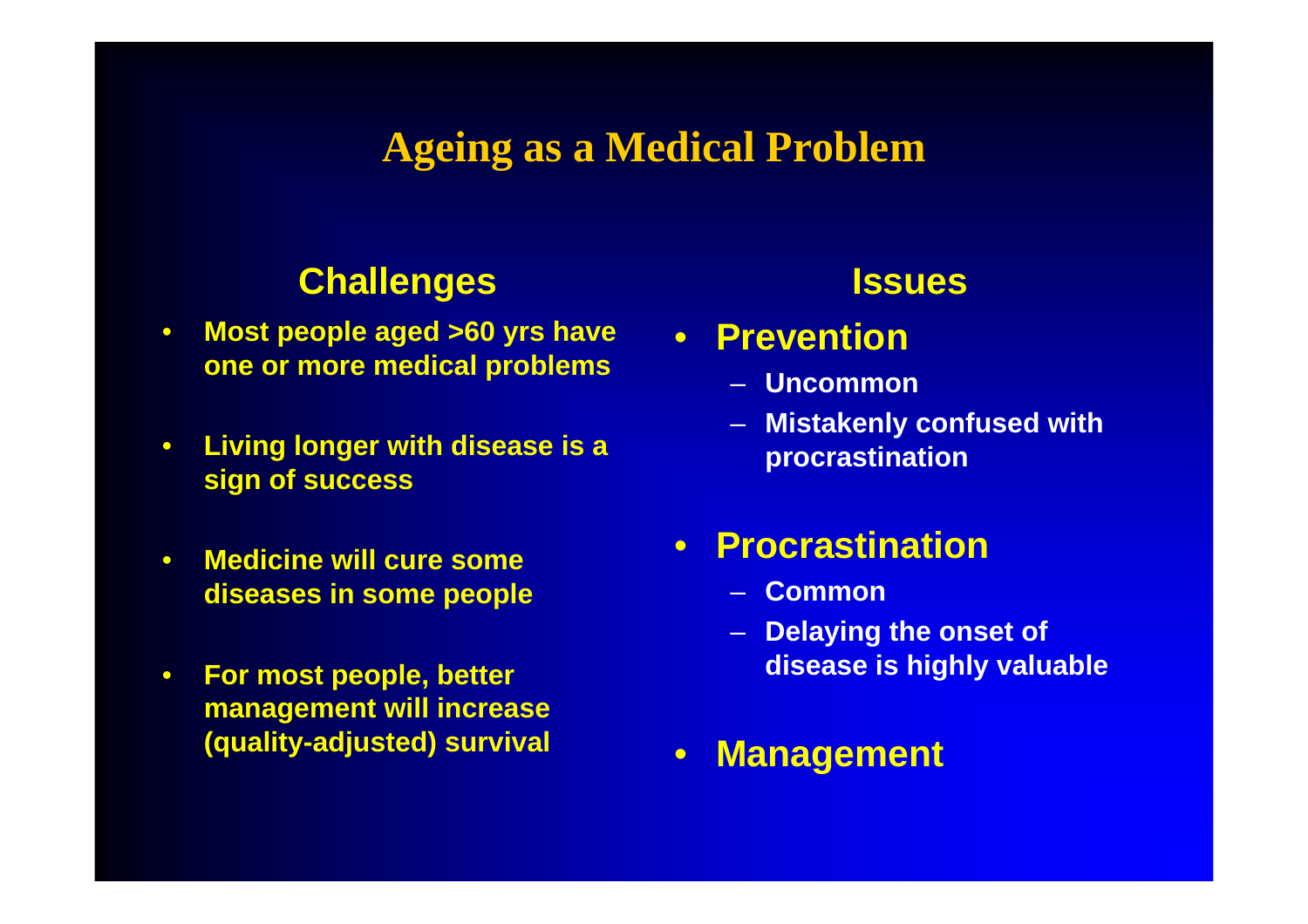# **The Ageing Challenge**

- **Raising retirement age**
- **Socio** ‐**economic adaptations**
- **Compression of morbidity**
- **Ageing as a disease**
- **Balance efficiency with good care**
- **All of the above!**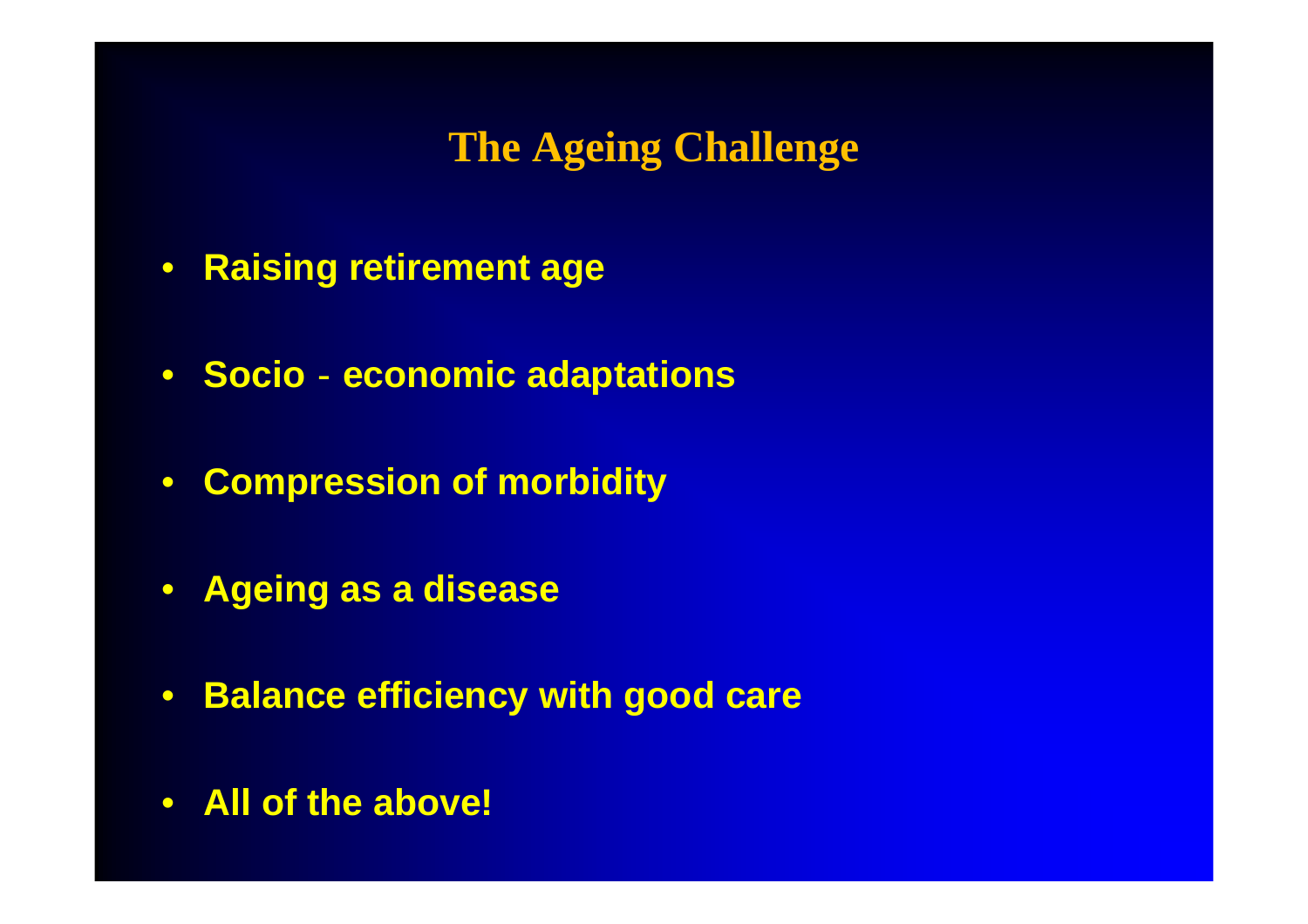# **Raising retirement age**

- **Healthy option for many**
- **Social inclusion**
- $\bullet$  **Prevents** 
	- **Boredom**
	- **Loss of self-worth**
	- **A** Poverty
- **Second or third careers**
- $\bullet$ **May create new jobs & wealth (if managed properly)**
- $\bullet$ **Need for increasingly flexible workforce and employment law**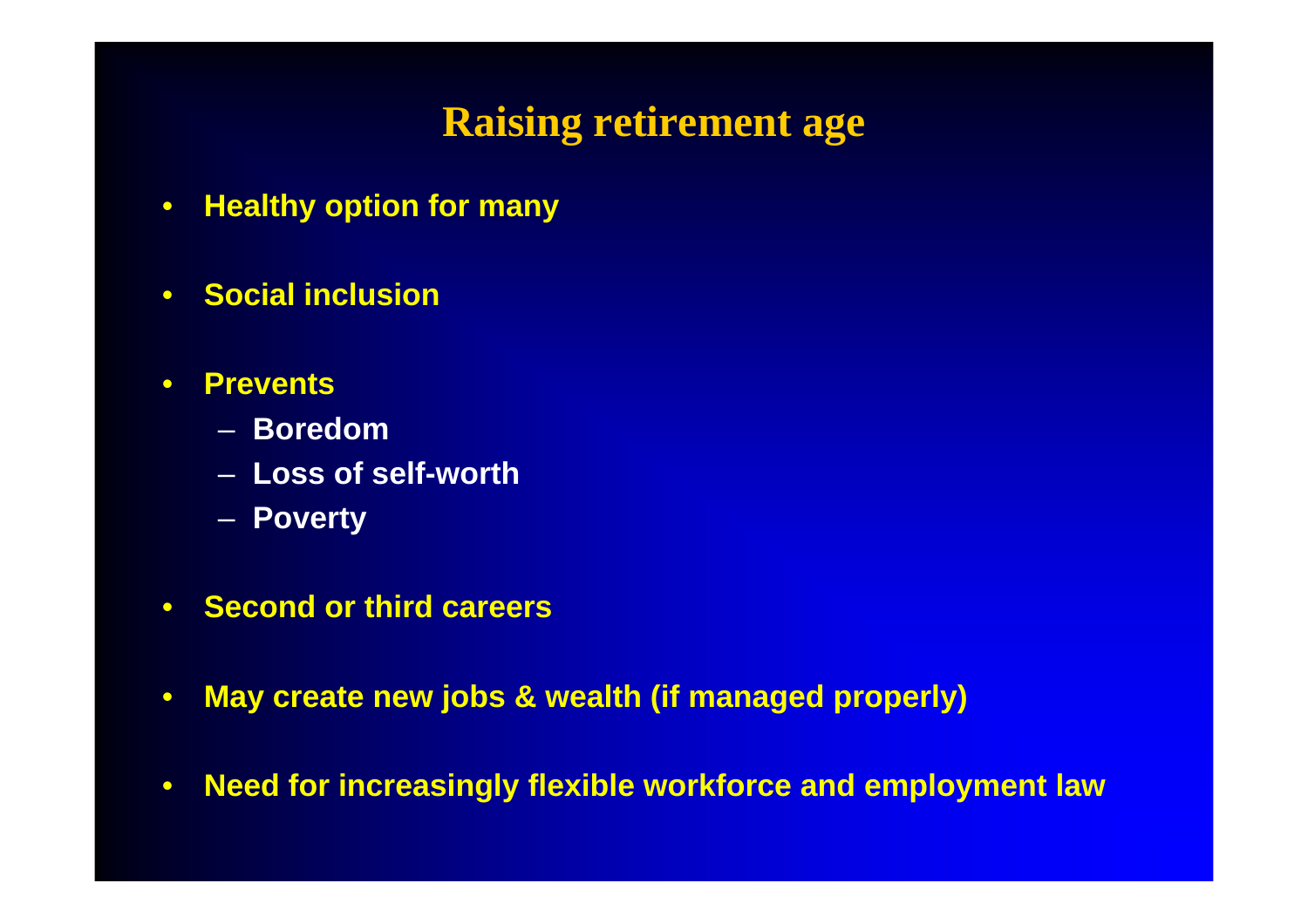## **Socio-Economic Adaptations**

- •**Relief of Poverty**
- $\bullet$ **Family**
- $\bullet$ **Housing**
- **Social Networks**
- •**Travel**
- $\bullet$ **Social Health Contracts**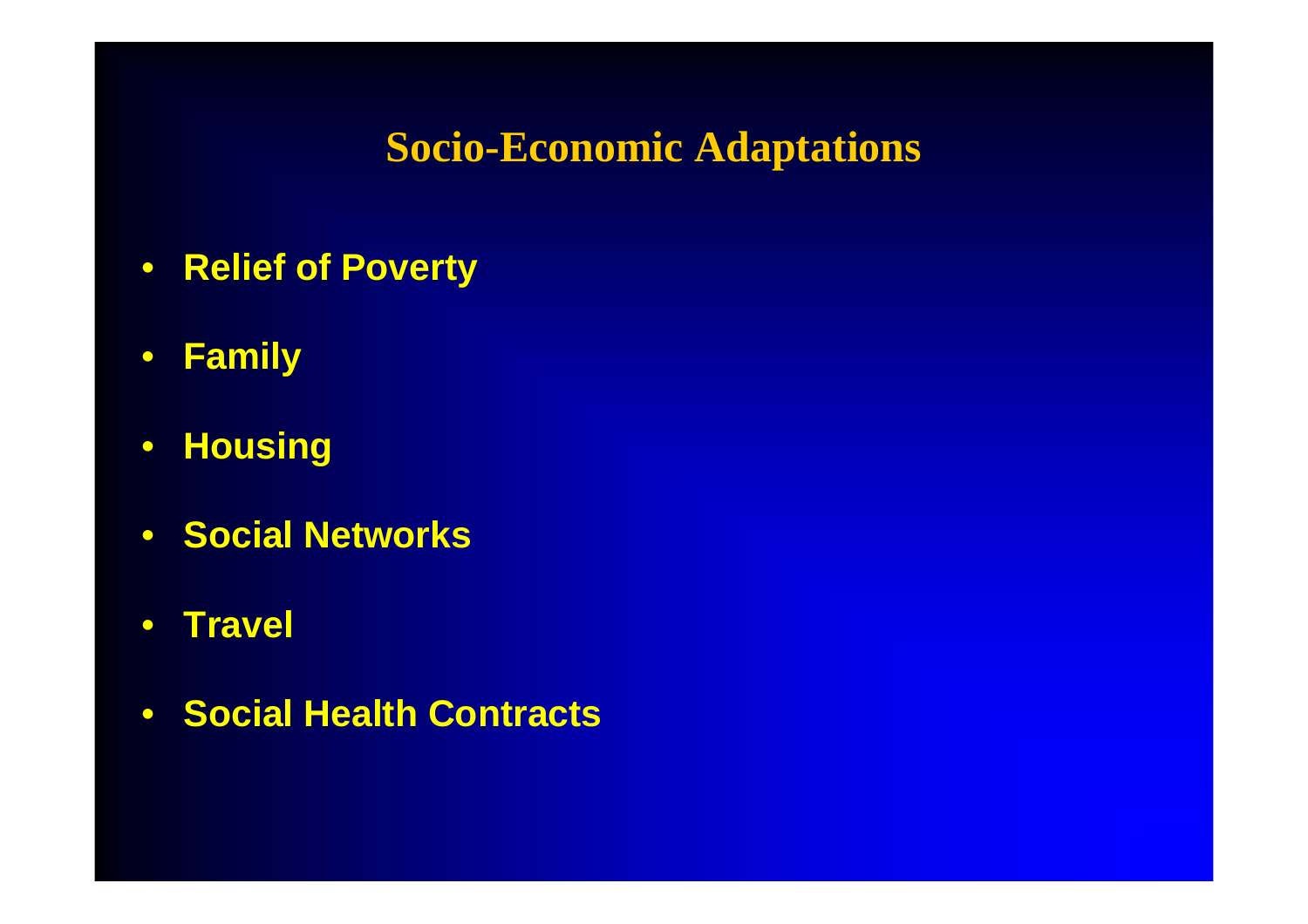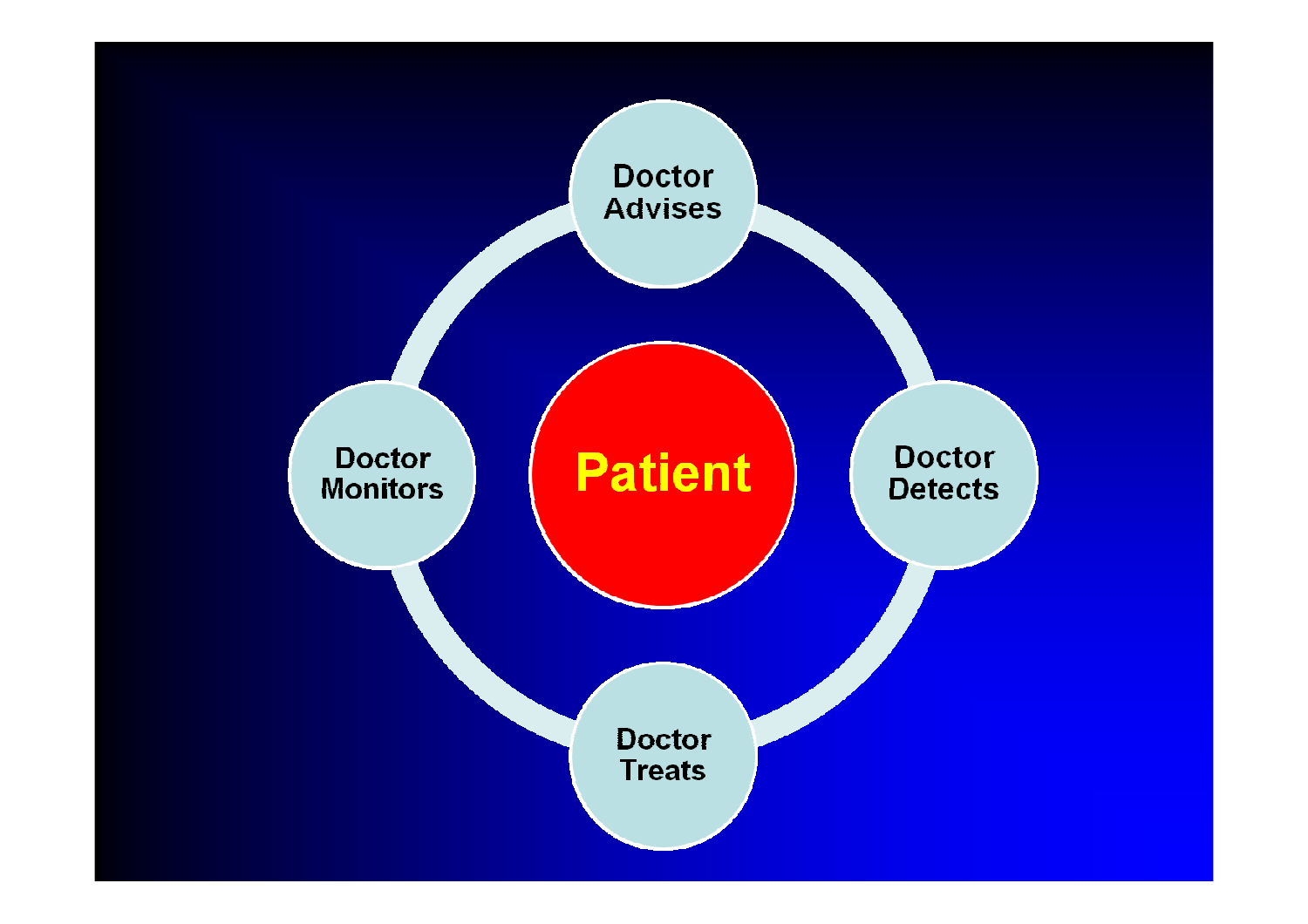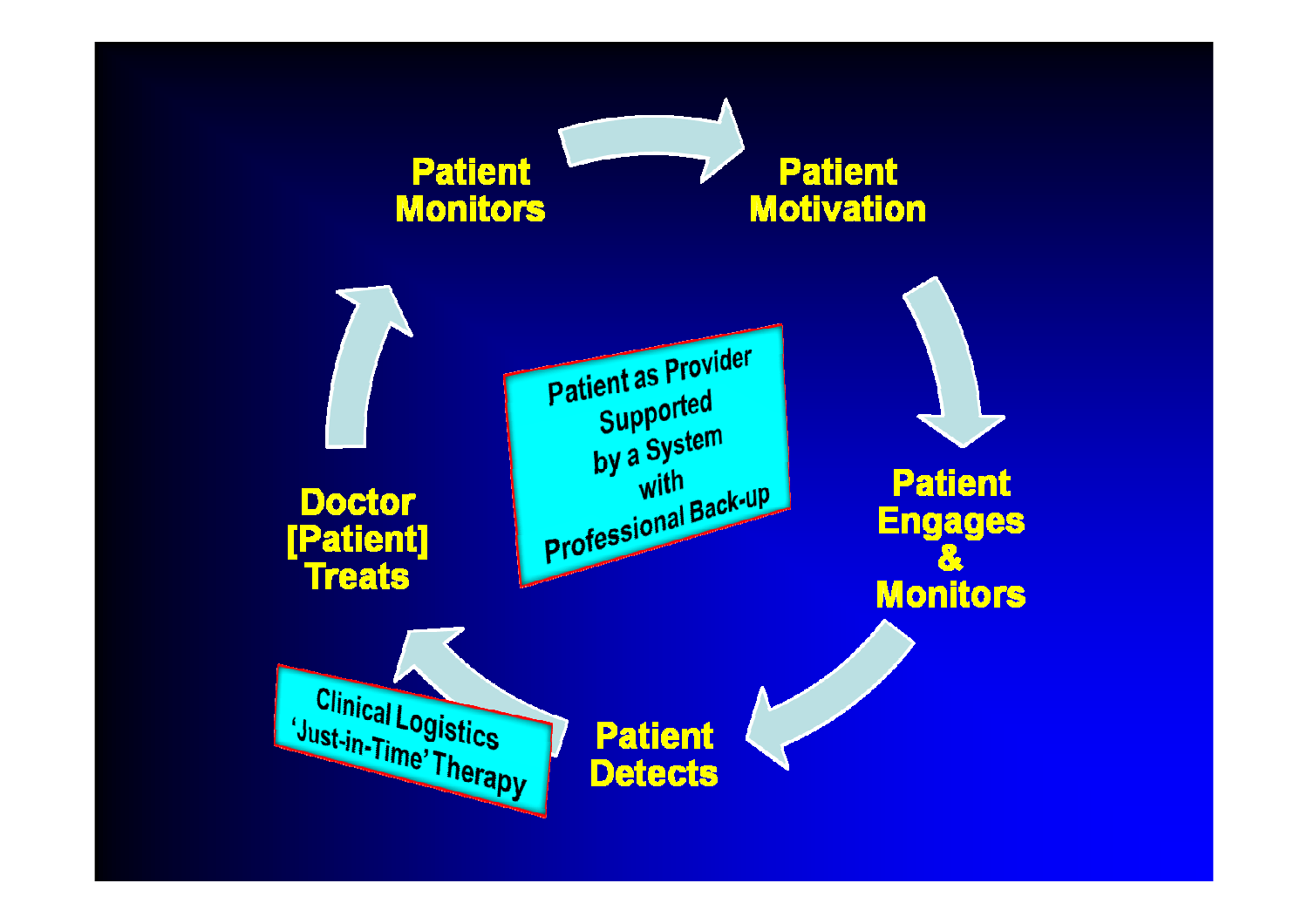#### **Compression of Morbidity**

#### • **Improbable concept**

**Unless accompanied by a strategy of euthanasia.**

#### • **Earlier disease detection & better management will:-**

- **Increase the total duration of morbidity**
- **Delay the onset of disability**
- **Increase the duration of disability**

#### $\bullet$ **Euthanasia**

- **one of the most important issues for our society.**
- **An issue of individual freedom and self-determination.**
- **Should the moral views of some dictate the personal choice of others in a free society?**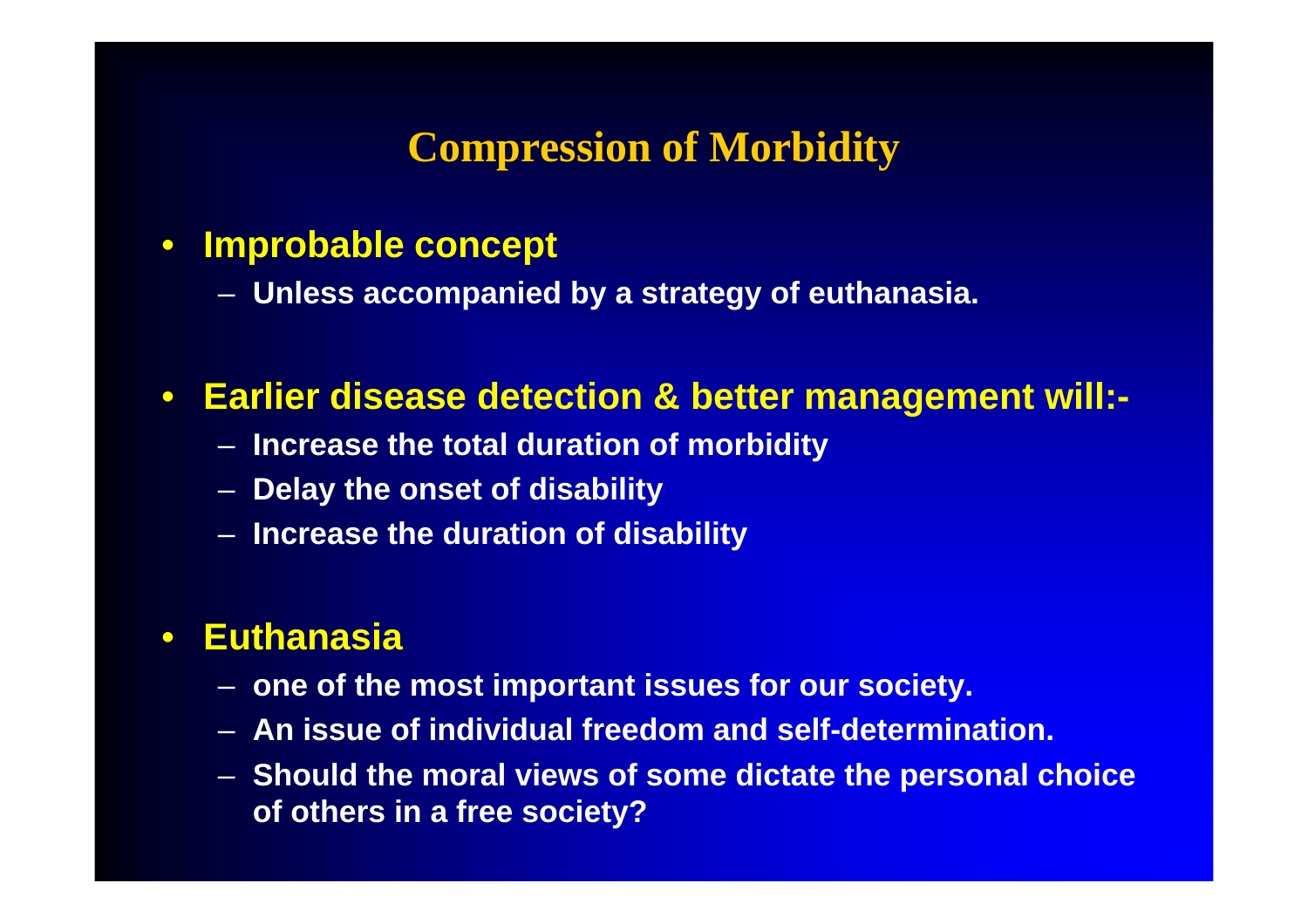#### **Ageing as a Disease**

- **There is absolutely no doubt that medicine will develop treatments to arrest or reverse some or many aspects of ageing.**
- **Stopping scientific progress in this area Unlikely**
- **Progress will occur either because**
	- **Ageing processes are specifically targeted**
	- **Treatments for disease have collateral anti-ageing effects**
- **Substantial human research on biologically plausible anti-ageing compounds already underway.**